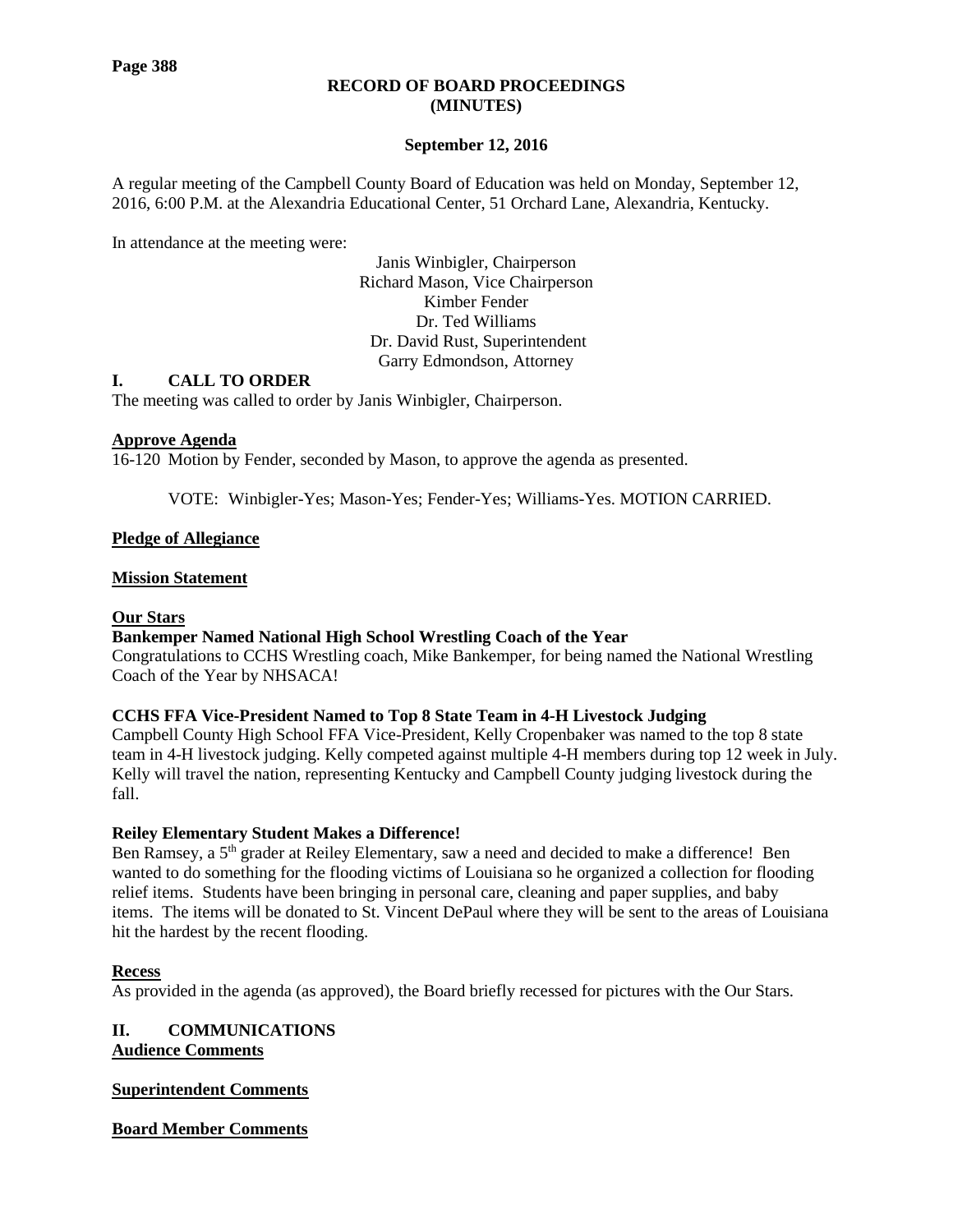## **Personnel Actions**

| <b>NAME</b>        | <b>POSITION</b><br><b>ACTION /</b><br><b>REASON</b> |                 | <b>EFFECTIVE</b> | <b>LOCATION</b> |
|--------------------|-----------------------------------------------------|-----------------|------------------|-----------------|
| Baker, Gary        | <b>Bus Monitor</b>                                  | Hired           | 8/10/2016        | Transportation  |
| Bevan, Pamela      | Teacher                                             | Resigned        | 7/1/2016         | Cline           |
| Bowling, Rachel    | Paraeducator - Special Ed                           | Hired           | 9/6/2016         | Reiley          |
| Buckler, Saundra   | <b>Bus Monitor</b>                                  | Resigned        | 8/8/2016         | Transportation  |
| Cain, Erica        | Teacher                                             | Hired           | 9/6/2016         | <b>CCMS</b>     |
| Campbell, Darrell  |                                                     |                 |                  |                 |
| John               | <b>Bus Driver</b>                                   | Hired           | 8/10/2016        | Transportation  |
| Clark, Ivy Angel   | Youth Athletic Coach                                | Hired           | 8/24/2016        | <b>CCMS</b>     |
| Comley, Kyle       | Teacher - Special Ed                                | Hired           | 8/8/2016         | <b>CCMS</b>     |
| Daum, Judson       | <b>Bus Driver</b>                                   | Hired           | 8/10/2016        | Transportation  |
| Farfsing, Theodore | <b>Bus Driver</b>                                   | Hired           | 8/10/2016        | Transportation  |
| Farley, Megan      | 21st Century Teacher                                | Hired           | 8/24/2016        | Campbell Ridge  |
| Geiman, Sandra     | <b>Bus Driver</b>                                   | Hired           | 8/10/2016        | Transportation  |
| Glahn, Amberly     | Paraeducator - Special Ed                           | Hired           | 8/15/2016        | Crossroads      |
| Heger, Allyson     | Asst. Swim/Dive Coach<br>Hired                      |                 | 8/4/2016         | <b>CCHS</b>     |
| Hitt, Joshua       | <b>Asst Bowling Coach</b>                           | Hired           | 8/2/2016         | <b>CCHS</b>     |
| Kinney, Lisa       | Paraeducator - Special Ed                           | Hired           | 8/8/2016         | Campbell Ridge  |
| Kramer, Debra      | Asst. Swimming Coach                                | Hired           | 8/9/2016         | <b>CCHS</b>     |
| McBride, Jonathan  | Youth Athletic Coach                                | Hired           | 8/10/2016        | <b>CCMS</b>     |
| Mefford, Jeffrey   | <b>Bus Driver</b>                                   | Hired           | 8/10/2016        | Transportation  |
| Messer, Julia      | Teacher - Special Ed                                | Position Change | 8/8/2016         | <b>CCMS</b>     |
| Miller, Jason      | <b>Teacher - Social Studies</b>                     | Hired           | 9/6/2016         | <b>CCMS</b>     |
| Needham, Treska    | Paraeducator - Special Ed                           | Resigned        | 8/7/2016         | Crossroads      |
| Neises, Allyssa    | Tutor - ESS                                         | Hired           | 8/15/2016        | Crossroads      |
| Nordwick, Cynthia  | Lunchroom Monitor                                   | Hired           | 8/12/2016        | Cline           |
| Pleiman, Sandra    | <b>Food Service Assistant</b>                       | Retired         | 8/31/2016        | <b>CCMS</b>     |
| Schmidt, Martha    | 21st Century Teacher                                | Hired           | 8/24/2016        | Campbell Ridge  |
| Schwalbach, Steven | 8/22/2016<br><b>Bus Monitor</b><br>Hired            |                 | Transportation   |                 |
| Simington, Wanda   | <b>Bus Monitor</b>                                  | Hired           | 8/10/2016        | Transportation  |
| Thompson, Kimberly | Lunchroom Monitor &<br>Tutor                        | Hired           | 8/11/2016        | Cline           |
| True, Barbara      | <b>Bus Monitor</b><br>Hired                         |                 | 8/10/2016        | Transportation  |
| True, Barbara      | <b>Bus Monitor</b><br>Resigned                      |                 | 8/15/2016        | Transportation  |
| Wilke, Stacy       | Teacher<br>Resigned                                 |                 | 7/29/2016        | Campbell Ridge  |
| Yarnall, Mary      | 9/6/2016<br>Custodian<br>Hired                      |                 | <b>CCHS</b>      |                 |
| Zappa, Jordan      | <b>Bus Driver</b><br>8/10/2016<br>Hired             |                 | Transportation   |                 |
| <b>Substitutes</b> |                                                     |                 |                  |                 |

| <b>NAME</b>     | <b>POSITION</b>        | <b>ACTION</b><br><b>REASON</b> | <b>EFFECTIVE</b> | <b>LOCATION</b> |
|-----------------|------------------------|--------------------------------|------------------|-----------------|
| Black, Dustin   | <b>Sub Bus Monitor</b> | Hired                          | 8/10/2016        | Transportation  |
| Briones, Ernest | Substitute Teacher     | Hired                          | 8/26/2016        | District Wide   |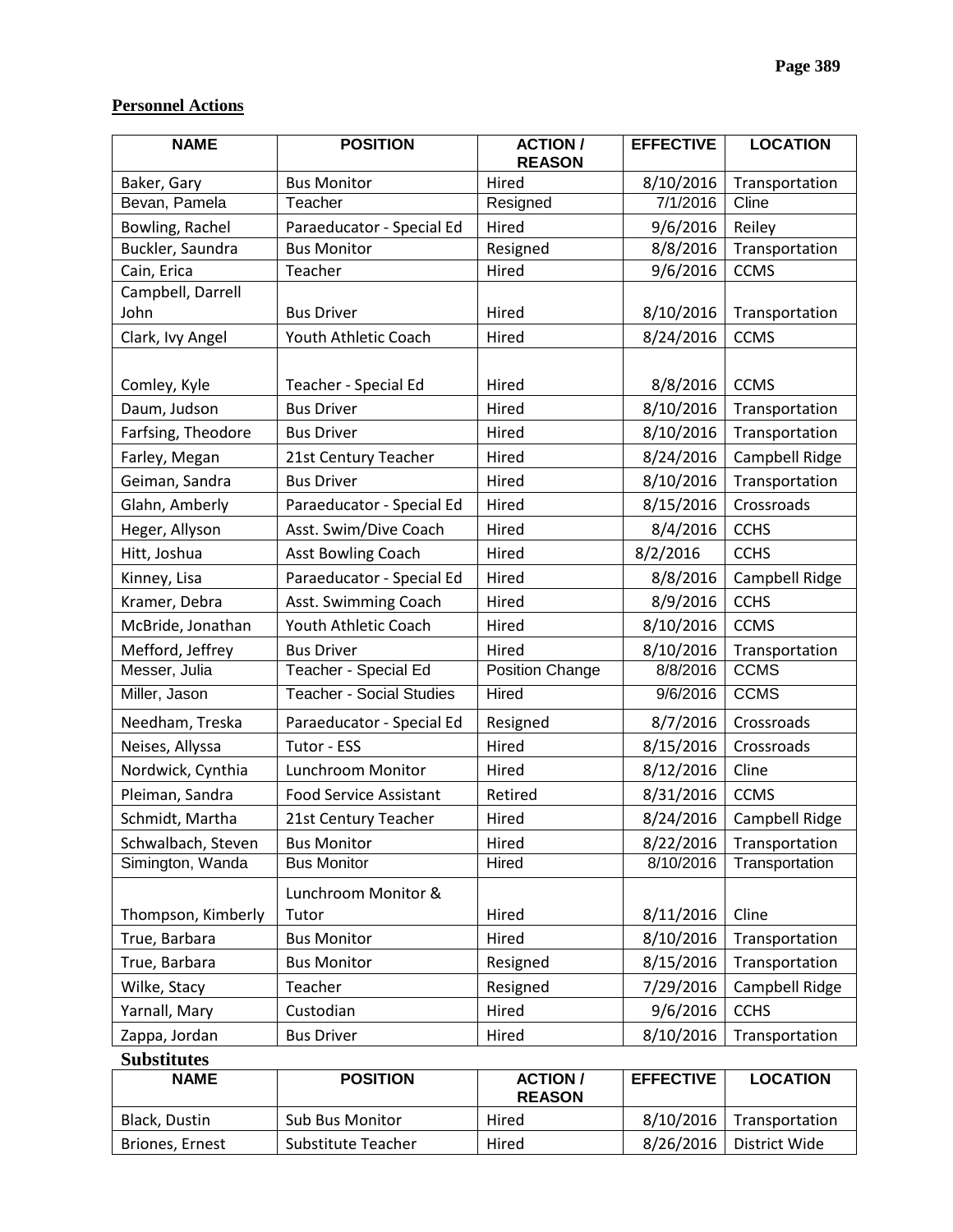| Chaplin, Deborah   | 8/10/2016<br>Hired<br><b>Sub Bus Monitor</b> |                    | Transportation |                      |
|--------------------|----------------------------------------------|--------------------|----------------|----------------------|
| Farley, Megan      | Substitute Teacher                           | Hired              | 8/24/2016      | <b>District Wide</b> |
| Geiman, Douglas    | Sub Bus Driver                               | Hired              | 8/15/2016      | Transportation       |
|                    | Sub Food Service                             |                    |                |                      |
| Gibson, Erica      | Assistant                                    | Hired              | 8/30/2016      | District Wide        |
| Hiance, Cathy      | Sub Bus Monitor                              | 8/29/2016<br>Hired |                | Transportation       |
| Howard, Jason      | <b>Substitute Teacher</b>                    | 8/17/2016<br>Hired |                | <b>District Wide</b> |
| Lipscomb, Micahel  | <b>Substitute Teacher</b>                    | 8/17/2016<br>Hired |                | District Wide        |
| Mayer, Carrie      | <b>Substitute Teacher</b>                    | 8/10/2016<br>Hired |                | <b>District Wide</b> |
| Nelson, Juanita    | Substitute Teacher                           | 8/29/2016<br>Hired |                | District Wide        |
|                    | <b>Sub Food Service</b>                      |                    |                |                      |
| Noble, Dianne      | Assistant                                    | Hired              | 8/15/2016      | District Wide        |
| Robinson, Hillary  | <b>Substitute Teacher</b>                    | Hired              | 8/26/2016      | District Wide        |
| Romito, Belinda    | Sub Paraeducator                             | Hired              | 8/12/2016      | District Wide        |
| Schneller, Raymond | Sub Bus Monitor<br>Hired                     |                    | 8/29/2016      | Transportation       |
| Schwalbach, Nina   | Sub Bus Monitor                              | Hired              | 8/12/2016      | Transportation       |
| Tate, Vicki        | <b>Substitute Teacher</b>                    | 8/17/2016<br>Hired |                | District Wide        |
| Taylor, Benjamin   | Substitute Teacher                           | Hired              | 8/26/2016      | District Wide        |
| Thorwarth, Helen   | Sub Bus Monitor                              | Hired              | 8/22/2016      | Transportation       |
| True, Barbara      | Sub Bus Monitor                              | Hired              | 8/16/2016      | Transportation       |
| Williamson,        |                                              |                    |                |                      |
| Catherine          | <b>Substitute Teacher</b>                    | Hired              | 8/17/2016      | District Wide        |
|                    | Sub Food Service                             |                    |                |                      |
| Woods, Sarah       | Assistant                                    | Hired              | 8/10/2016      | District Wide        |

## **Written Communications and Reports**

SBDM Minutes FRYSC Reports Pupil Personnel Report Public Relations Report Energy Management Report School Related Field Trip Notifications Field Trip Report - Athletics Field Trip Report – Transportation

## **III. ACTION AGENDA**

## **Policy 03.1326 and 03.2326 Dress and Appearance; Second Reading and Approval**

16-121 Motion made by Williams, seconded by Fender, to approve policy 03.1326 and 03.2326 Dress and Appearance with the recommended changes as presented per the recommendation of the Superintendent.

VOTE: Winbigler-Yes; Mason-Yes; Fender-Yes; Williams-Yes. MOTION CARRIED.

#### **Designation of LPC Facilitator**

16-122 Motion made by Mason, seconded by Williams, to approve the contract with the Kentucky School Board Association to serve as the facilitator for the District Facilities Plan per the recommendation of the Superintendent:

VOTE: Winbigler-Yes; Mason-Yes; Fender-Yes; Williams-Yes. MOTION CARRIED.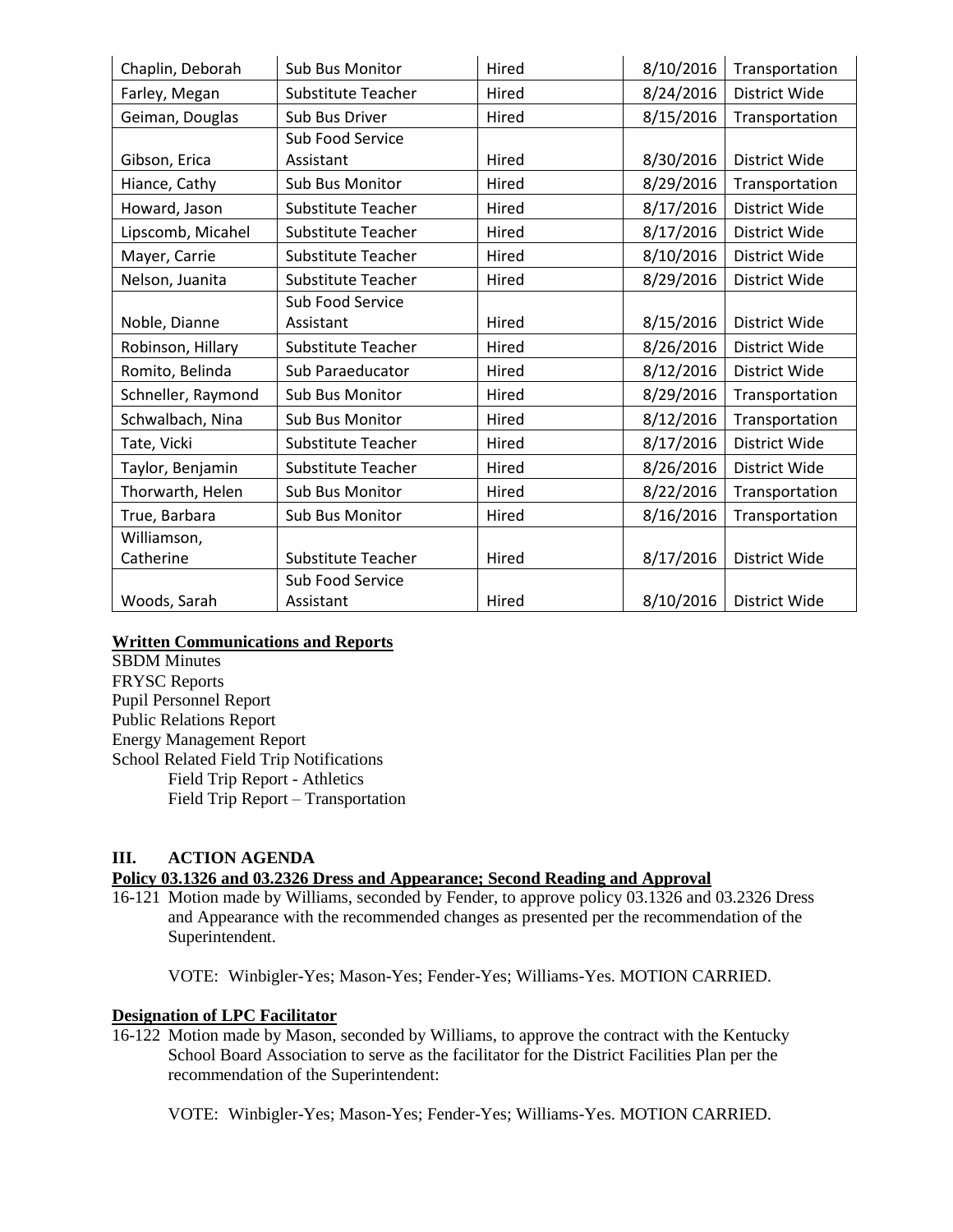#### **Award of Bid for Surplus Buses**

16-123 Motion made by Williams, seconded by Mason, to award the purchase of surplus buses as presented per the recommendation of the Superintendent:

Bus #32 to Tim Vinson for \$500; Bus #44 to Tim Vinson for \$500; Bus #35 to Aaron Frilling for \$200; and Bus #41 to Butch Moyer for \$500

VOTE: Winbigler-Yes; Mason-Yes; Fender-Yes; Williams-Yes. MOTION CARRIED.

## **Common Carrier Transportation Request (CCHS FBLA National Fall Leadership Conference, Daytona, FL)**

16-124 Motion made by Fender, seconded by Williams, to approve the use of a commercial airline as the common carrier for the Campbell County High School FBLA trip to Daytona, Florida November 10-13, 2016 per the recommendation of the Superintendent.

VOTE: Winbigler-Yes; Mason-Yes; Fender-Yes; Williams-Yes. MOTION CARRIED.

#### **Creation of Position and Job Description; Mental Health Professional**

16-125 Motion made by Fender, seconded by Mason, to approve the creation of a district-wide school based mental health therapist position and associated job description per the recommendation of the Superintendent.

VOTE: Winbigler-Yes; Mason-Yes; Fender-Yes; Williams-Yes. MOTION CARRIED.

## **IV. CONSENT AGENDA**

16-126 Motion made by Mason, seconded by Williams, to approve the consent agenda as presented per the recommendation of the Superintendent.

## **Minutes**

August 8, 2016 - Regular Meeting August 25, 2016 – Special Meeting

#### **Bills - Addendum**

General Fund # 122926-123051 as listed in the Orders of the Treasurer

#### **Bills – Regular**

General Fund #123052-123278 as listed in the Orders of the Treasurer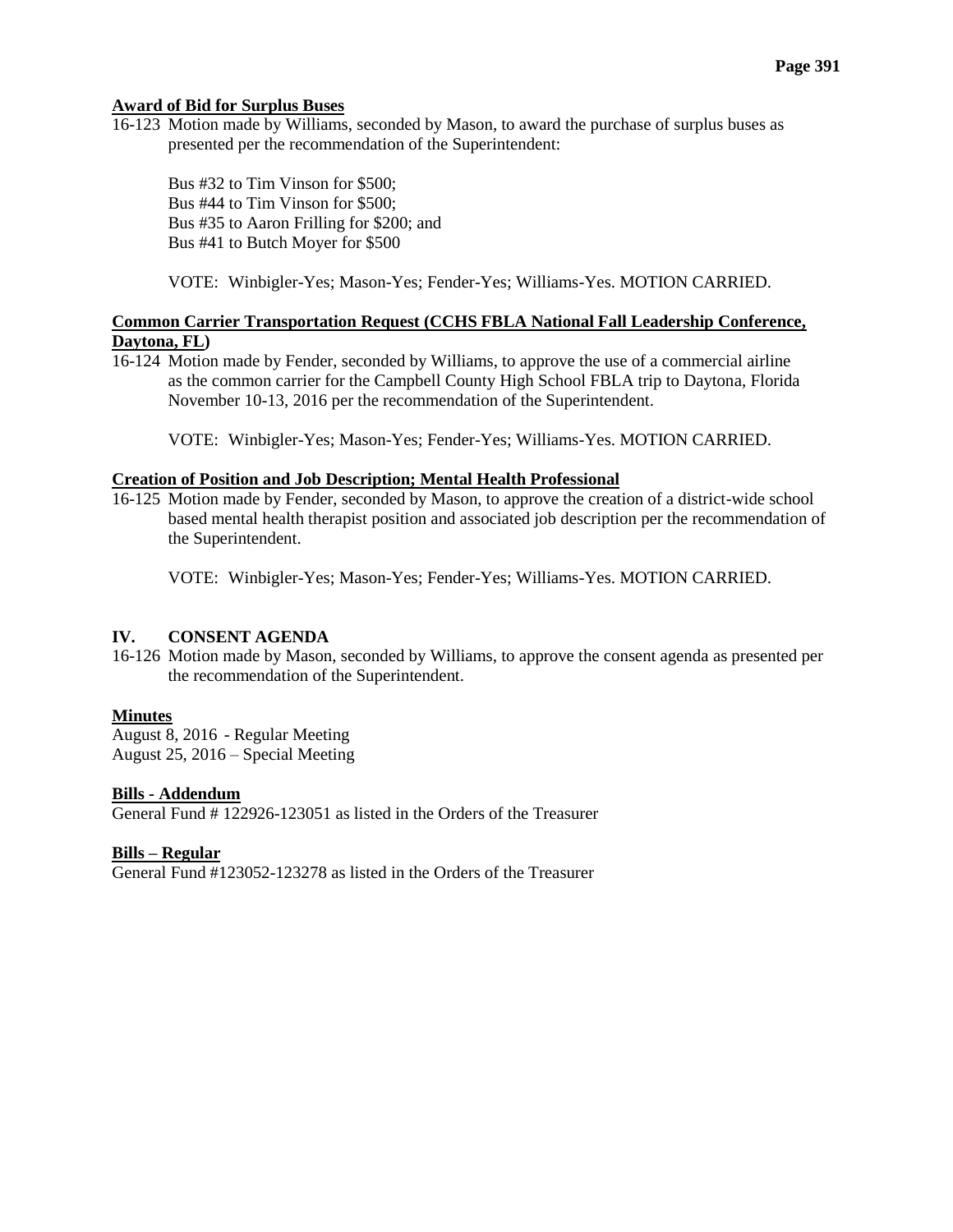## **Treasurer's Report**

## Campbell County Board of Education Treasurer's Report For Month Ended August 31, 2016

|                           | <b>Beginning</b> |                  | <b>Expenditures</b> |                  | <b>Ending</b>   |
|---------------------------|------------------|------------------|---------------------|------------------|-----------------|
| <b>Fund</b>               | <b>Balance</b>   | <b>Revenues</b>  | <b>Salaries</b>     | <b>Others</b>    | <b>Balance</b>  |
| <b>General</b>            | 9,201,775        | 1,616,422        | (1,392,937)         | (591, 134)       | 8,834,126       |
| <b>Sick Leave Retire.</b> | 168,257          |                  | $\mathbf 0$         | $\mathbf 0$      | 168,257         |
| <b>Committed Funds</b>    | 400,000          |                  | $\mathbf 0$         | $\boldsymbol{0}$ | 400,000         |
|                           |                  |                  |                     |                  |                 |
| <b>Special Revenue</b>    | (302, 323)       | 750,007          | (287, 538)          | (187, 071)       | (26, 924)       |
| <b>District Activity</b>  | 224,574          | 10,976           |                     | (102, 631)       | 132,920         |
| <b>Capital Outlay</b>     | 315,187          | $\boldsymbol{0}$ | $\boldsymbol{0}$    |                  | 315,187         |
| <b>Building</b>           | 975,988          | $\boldsymbol{0}$ | $\mathbf 0$         |                  | 975,988         |
| <b>Construction</b>       |                  | $\mathbf 0$      | $\boldsymbol{0}$    | (203, 012)       | (203, 012)      |
| <b>Debt Service</b>       | (1,463,431)      | $\mathbf 0$      | $\boldsymbol{0}$    | $\boldsymbol{0}$ | (1,463,431)     |
|                           |                  |                  |                     |                  |                 |
| <b>Food Service</b>       | 20,434           | 109,432          | (47,557)            | (49,306)         | 33,003          |
| Totals *                  | 9,540,462<br>\$  | 2,486,837        | (1,728,033)         | (1, 133, 153)    | 9,166,114<br>\$ |

\* Cash and cash equivalents in all funds include approx. \$373,037 in investments and certificates of deposits yielding 0.585% and the remainder in interest-bearing checking accounts yielding 0.25%.

## **Leave of Absence Requests**

Melissa Ahrman, Paraeducator at Grant's Lick Elementary, from August 8, 2016 through October 31, 2016 for FMLA.

Donna Augsback, Dispatcher at Transportation, Intermittent leave from July 1, 2016 through June 30, 2017 for FMLA.

Jill Benge-Lembright, Occupational Therapist; District Wide; Intermittent leave from August 16, 2016 through November 15, 2016 for FMLA.

Jean Franzen, Bus Monitor at Transportation, From August 8, 2016 through September 9, 2016 for FMLA.

Timothy French, Custodian at Campbell Ridge Elementary, from August 15, 2016 through August 22, 2016 for FMLA.

Lori Frey, Bus Driver at Transportation, from August 8, 2016 through September 22, 2016 for FMLA.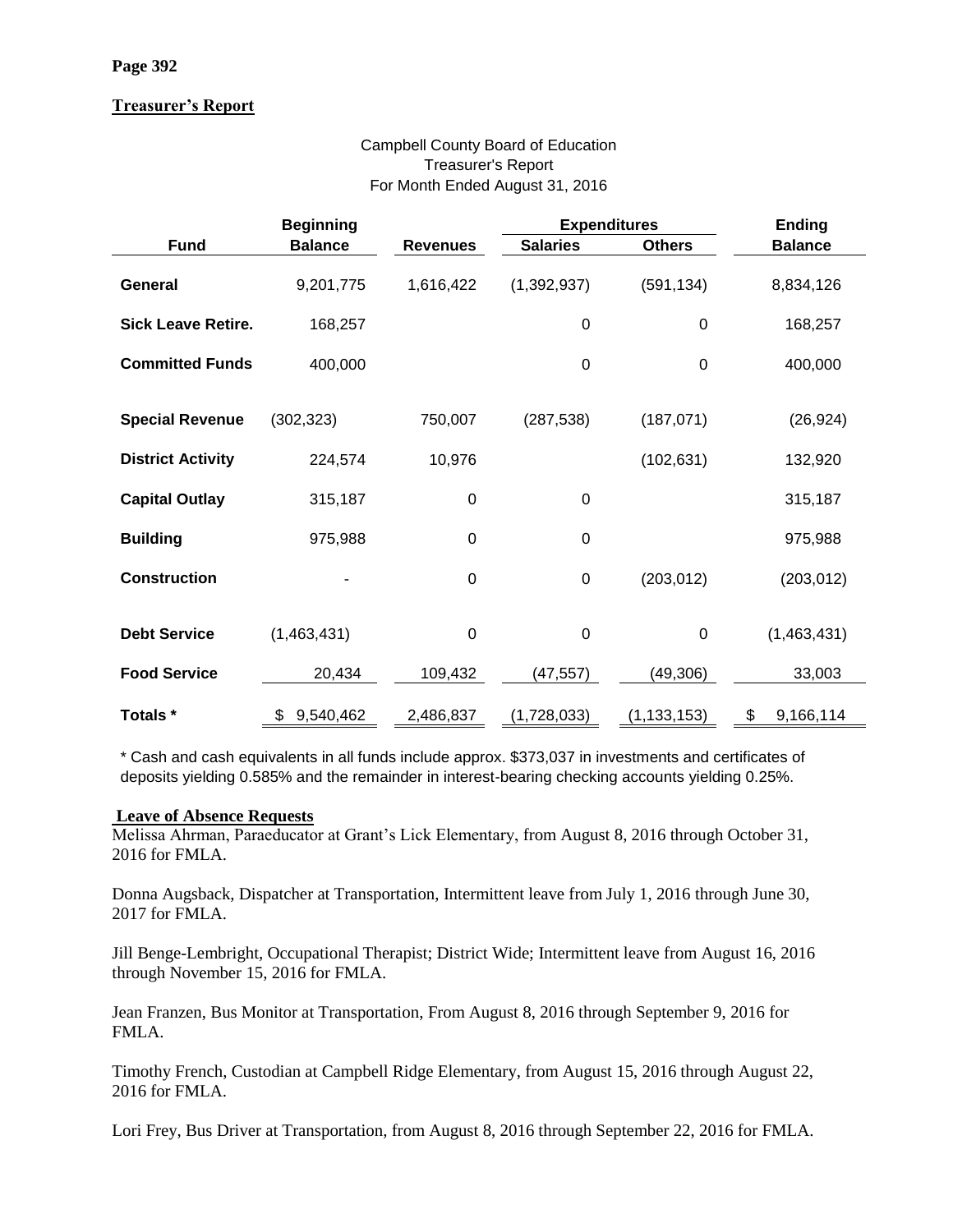Kristen Hehman, Special Ed Secretary at Central Office, from September 12, 2016 through December 2, 2016 for FMLA.

Jessica Humbert, Teacher at Campbell County Middle School, from August 15, 2016 through November 16, 2016 for FMLA.

Donna Johnson, Food Service Assistant at Crossroads Elementary, from August 18, 2016 through October 3, 2016 for FMLA.

Cathryn Keener, Food Service Assistant at Crossroads Elementary, from August 3, 2016 through September 19, 2016 for FMLA.

Debra Kramer, Custodian at Crossroads Elementary, from August 15, 2016 through August 19, 2016 for FMLA.

Patricia Kramer, Bus Monitor at Transportation, from August 8, 2016 through September 8, 2016 for FMLA.

Goldi Lakes, Secretary at Campbell County Middle School, from July 21, 2016 through July 29,2016 for FMLA.

Gary Nelson, Bus Driver at Transportation; Intermittent leave from August 10, 2016 through September 16, 2016 for FMLA.

Christine O'Bryan, Teacher at Campbell County High School, from September 6, 2016 through October 28, 2016 for FMLA.

Susan Prather, Administrative Assistant to the Superintendent and Office Manager at Central Office, intermittent leave from July 1, 2016 through June 30, 2017 for FMLA.

Janice Rickels, Food Service Manager at Campbell County High School, from August 30, 2016 through September 27, 2016 for FMLA.

Rhonda Roberts, Food Service Manager at Crossroads Elementary, from September 12, 2016 through October 7, 2016 for FMLA.

Joni Ruffing, Accounting Clerk at Campbell County Middle School, Intermittent leave from July 1, 2016 through June 30, 2017 for FMLA.

Sherry White, 21st Century Grant Coordinator at Crossroads Elementary, from July 6, 2016 through September 5, 2016 for FMLA.

#### **Bus Usage Charges 2016-17**

Campbell County sets bus use rates each school year. The Board is being asked to keep the rates the same as the previous school year as follows:

Campbell County School Activities - \$ 20 per hour plus \$0.79 per mile. Non-district school activities - \$20 per driver hour over 2 hours plus \$ 4.75 per mile. Fiscal Court Transportation Charges